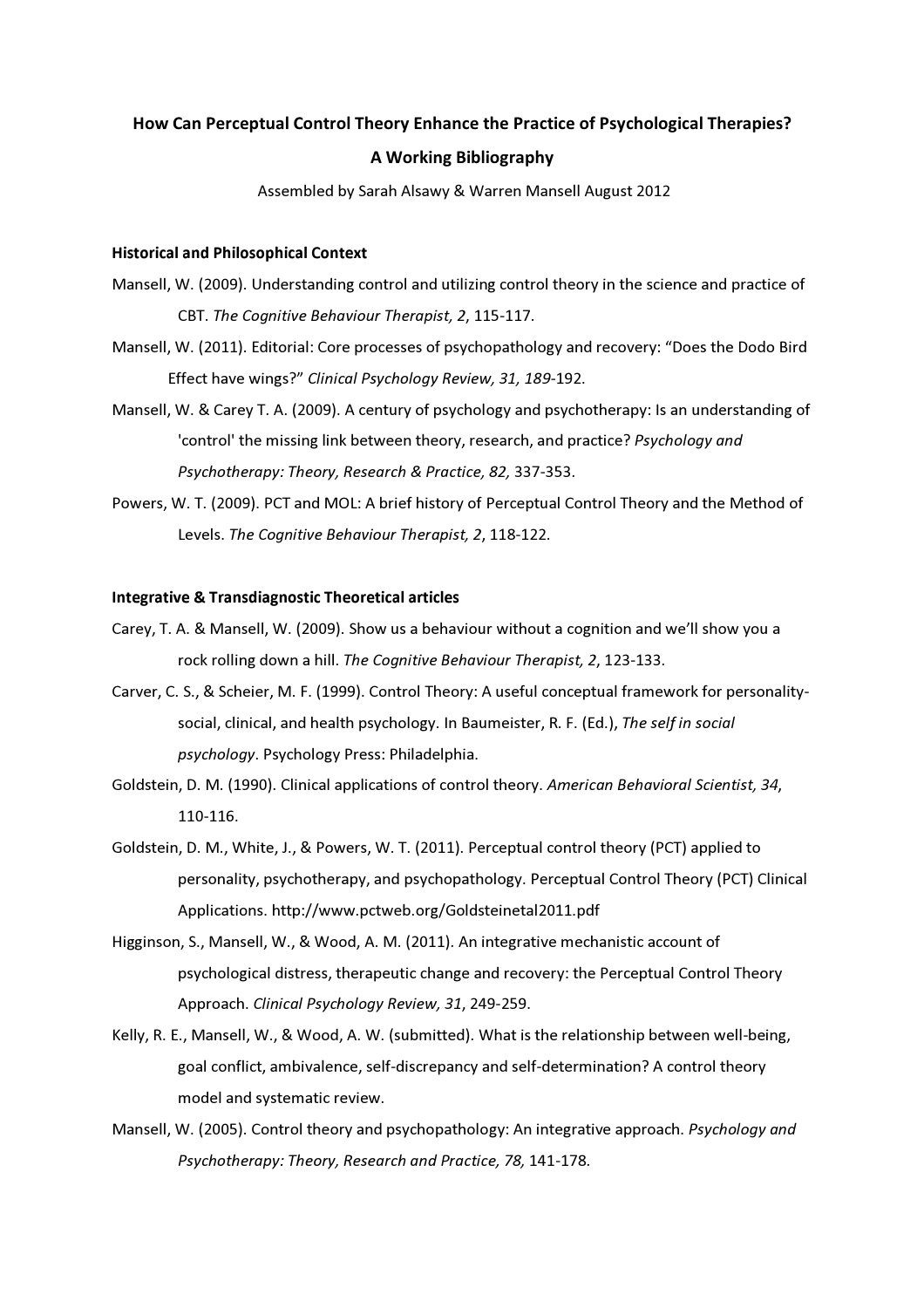Watkins, E. (2011). Dysregulation in level of goal and action identification across psychological disorders. Clinical Psychology Review, 31, 260-278.

#### PCT, Core Processes, Goal Conflict and Mental Health - Research Studies

- Bird, T., Mansell, W., Dickens, C., & Tai, S. J. (in press). Is there a core process across depression and anxiety? Cognitive Therapy and Research.
- Cooray, J., Akgonul, S., Li, Y., & Mansell, W. (in preparation). Computer modelling of psychological change in therapy as the reorganisation of hierarchical goal conflict.
- Higginson, S. (2008). Validation of the Reorganisation of Conflict Scale in a prospective analogue sample [working title]. University of Manchester: Unpublished Doctoral Thesis
- Kelly, R. E., Mansell, W., & Wood, A. (2011). Goal conflict and ambivalence interact to predict depression. Personality and Individual Differences, 50, 531-534.
- Kelly, R. E., Wood, A., & Mansell, W. (in press). Flexible and tenacious goal pursuit lead to improving well-being in an aging population: A ten year cohort study. International Psychogeriatrics.
- Kelly, R. E., Wood, A. M., Shearman, K., Philips, S., & Mansell, W. (2012). Encouraging acceptance of ambivalence using the expressive writing paradigm. Psychology and Psychotherapy: Theory, Research and Practice.
- Patel, T. (2010). The Development of a Scale to Measure Cognitive Behavioural Processes Across a Range of Psychological Disorders. University of East London: Unpublished Doctoral Thesis.
- Reid, S. (2009). Intrusive imagery and goals: a control theory perspective. The Cognitive Behaviour Therapist, 2, 134-144.

#### Method of Levels - Introductory articles & case studies

- Carey T, A. (2001). Investigating the role of redirecting awareness in the change process: A case study using the method of levels. International Journal of Reality Therapy, 20(2), 26-30.
- Carey, T. A. (2008). Perceptual control theory and the Method of Levels: Further contributions to a transdiagnostic perspective. International Journal of Cognitive Therapy, 1, 237-255.
- Carey, T. (2009). Dancing with distress: Helping people transform psychological problems with the Method of Levels two-step. The Cognitive Behaviour Therapist, 2(3), 167-177.
- Goldstein, D. M. & Goldstein, S. E. (2005). Q Methodology study of a person in individual therapy. Clinical Case Studies, 4(1), 40-56.
- Mansell. W. (2009). Perceptual Control Theory as an integrative framework and Method of Levels as a cognitive therapy: What are the pros and cons? The Cognitive Behaviour Therapist, 2, 197-196.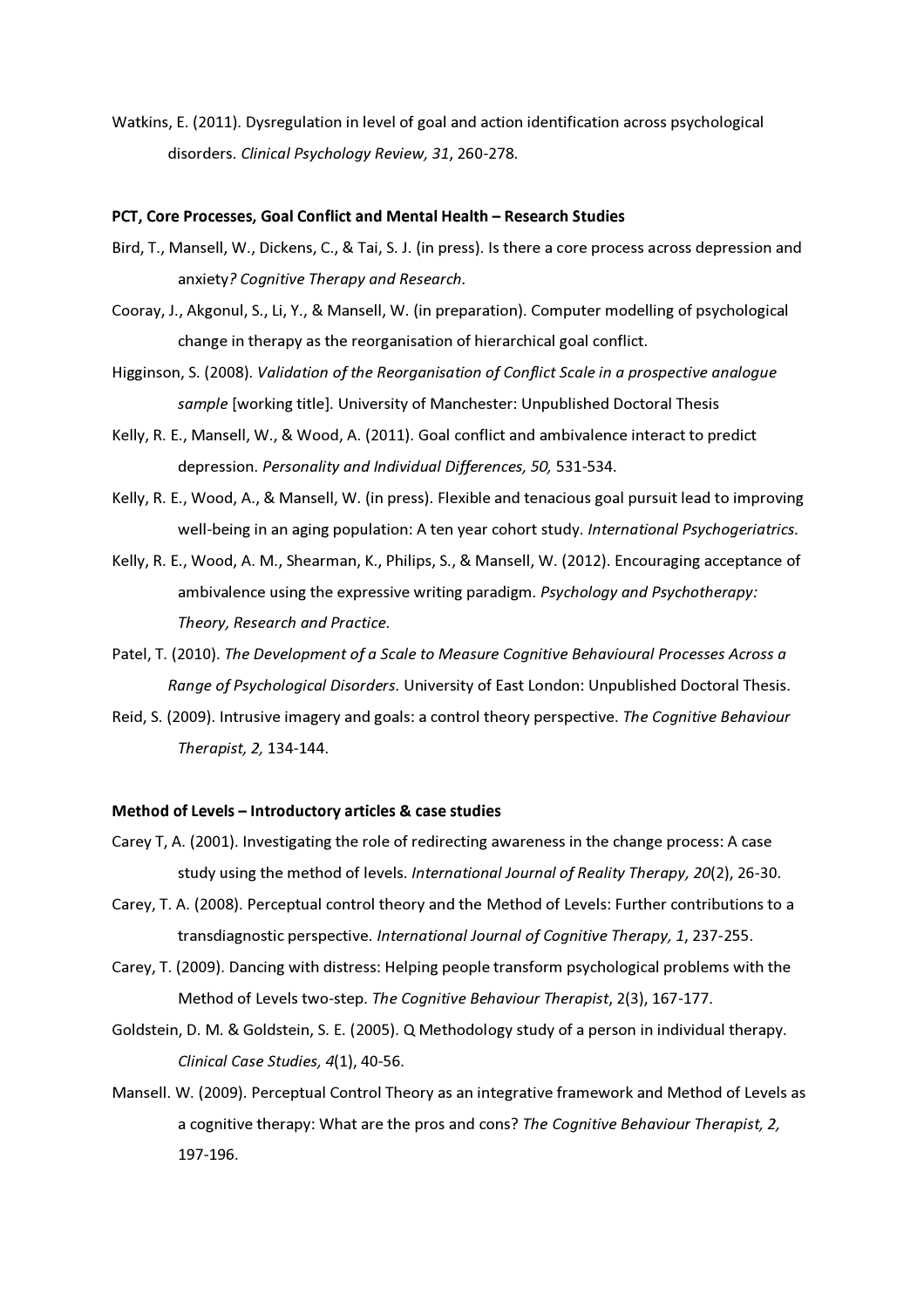- Mansell, W. (2012). The transdiagnostic approach. In Dryden, W (Ed.), CBT Approaches to Counselling and Psychotherapy. Sage.
- Powers, W. T. (1992). An experiment with levels. In Powers, W. T. (Ed.), Living Control Systems II. Bloomfield, NJ: Benchmark Publications.
- Powers, W. T. (unpublished). The method of levels: A cognitive-therapy synthesis. Retrieved on 27<sup>th</sup> July 2012 from, http://www.pctweb.org/PCTMOL2.pdf

#### **Method of Levels - Therapy Manuals**

- Carey, T. A. (2003). The method of levels. In P. J. Runkel (Ed.) People as living things: The psychology of perceptual control (pp. 345-352). Hayward, CA: Living Control Systems Publishing.
- Carey, T. A. (2006). Method of Levels: How to Do Psychotherapy without Getting in the Way. Living **Control Systems Publishing.**
- Carey, T. A. (2008). Hold that thought! A short introduction to the Method of Levels. Chapel Hill, NC: Newview Publications.
- Mansell, W., Carey, T. A., & Tai, S. (2012). A Transdiagnostic Approach to CBT using Method of Levels Therapy. Routledge. Published in October 2012.

## Method of Levels - Outcome studies

- Carey, T. A. & Mullan R. J. (2008). Evaluating the method of levels. Counselling Psychology Quarterly, 21.247-256.
- Carey, T. A., Carey, M., Mullan, R. J., Spratt, C. G., & Spratt, M. B. (2009). Assessing the statistical and personal significance of the method of levels. Behavioural and Cognitive Psychotherapy, 37, 311-324.

## Method of Levels - Formulation & Process Research

- Bird, T., Mansell, W., & Tai, S. (2009). Method of Levels: Initial steps in assessing adherence and the development of a qualitative framework for mapping clients' control hierarchies. The cognitive Behaviour Therapist, 2(3), 145-166.
- Kelly, R. E., Lansbergen, M. L., Wade, M., Mansell, W., Carey, T., & Tai, S. J. (submitted). Client readiness as a predictor of session by session therapeutic change: Is it important and how do we enhance it?
- Spratt, C. G., & Carey, T. A. (2009). Can a control model approach assist case formulation in psychotherapy? The Cognitive Behaviour Therapist, 2, 197-210.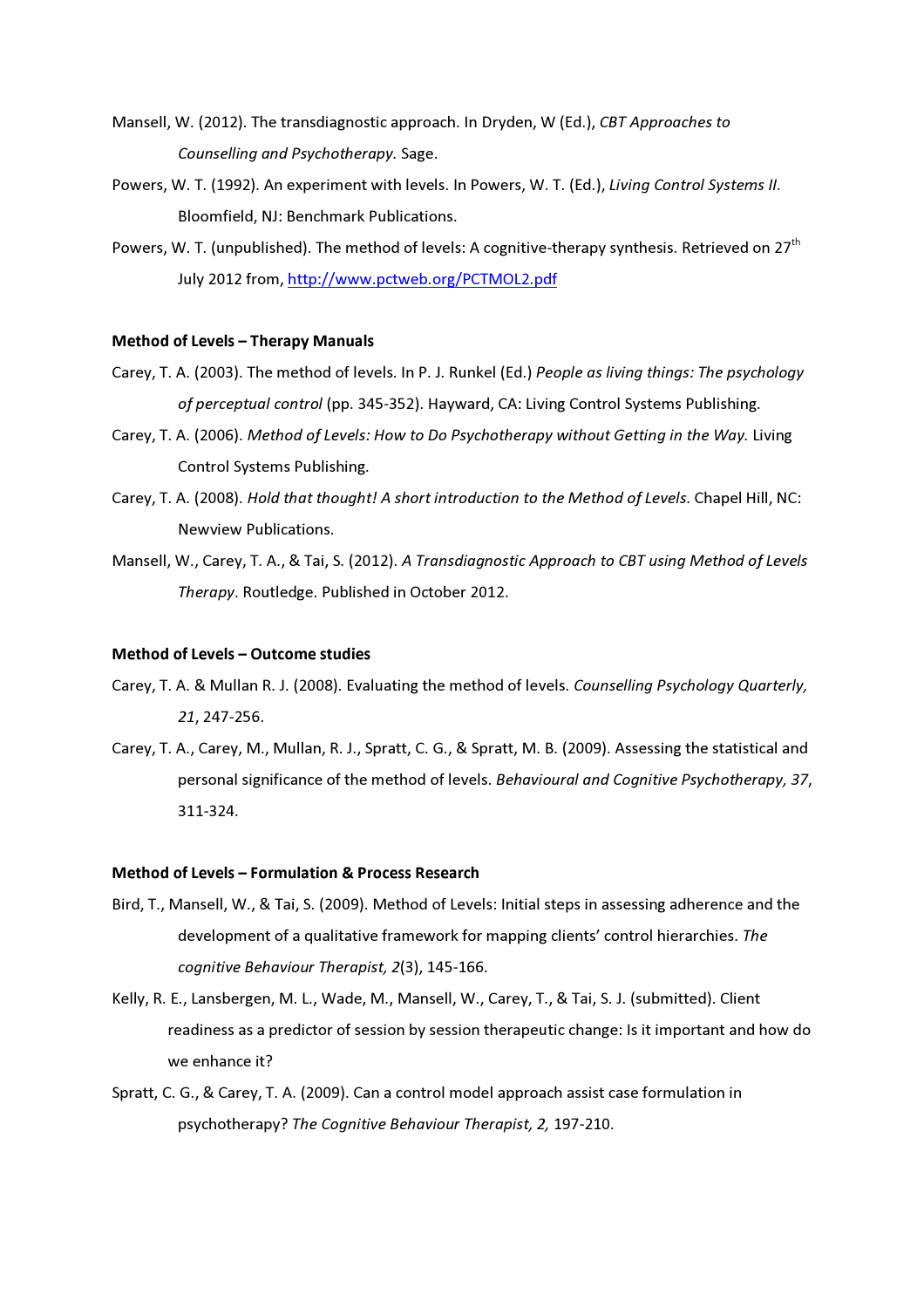#### **Access to Interventions & Models of Help-Seeking**

Carey, T. A. (1999). What makes a psychotherapist effective? Psychotherapy in Australia, 5(3), 52-59.

- Carey, T. A. (2005). Can patients specify treatment parameters? A preliminary investigation. Clinical Psychology and Psychotherapy, 12, 326-335.
- Carey, T. A. (2010). Will you follow while they lead? Introducing a patient-led approach to low intensity CBT interventions. In J. Bennett-Levy et al. (Eds.), Oxford quide to low intensity CBT interventions (pp. 331-338). Oxford: Oxford University Press.
- Carey, T. A. (2011). As you like it: Adopting a patient-led approach to the issue of treatment length. Journal of Public Mental Health, 10, 6-16.
- Carey, T. A., & Mullan, R. J. (2007). Patients taking the lead: A naturalistic investigation of a patient led approach to treatment in primary care. Counselling Psychology Quarterly, 20(1), 27-40.
- Carey, T. A., & Spratt, M. B. (2009). When is enough enough? Structuring the organization of treatment to maximize patient choice and control. The Cognitive Behaviour Therapist, 2(3), 211-226.
- Paige, L., & Mansell, W. (in press). To attend or not attend? A critical review of the factors impacting on initial appointment attendance from an approach-avoidance perspective. Journal of Mental Health.
- Schauman, O., & Mansell, W. (in press). Processes underlying ambivalence in help-seeking: The Loss of Valued Control Model. Clinical Psychology: Science and Practice.

## **Theoretical & Clinical Models of Specific Clinical Presentations**

- Hyland, M. E. (1987). Control theory interpretation of psychological mechanism of depression: Comparison and integration of several theories. Psychological Bulletin, 102(1), 109-121.
- Johnson, R. (2009). The intrapersonal civil war. The Psychologist, 22, 300-303. [model of dissociative identity disorder]
- Mansell W. (2010). Bipolar Disorders. Cognitive Behaviour Therapy in Mental Health Care, 2nd Fdition.
- Mansell W, & Hodson, S. (2009). Imagery and Memories of the Social Self in People with Bipolar Disorders: Empirical Evidence, Phenomenology, Theory and Therapy. In L. Stopa [Ed.] Imagery and the Threatened Self. Routledge.
- Mansell, W., & Carey, T. A. (2012). Dissociation: Perceptual Control Theory as an Integrative Framework for Clinical Interventions. Dissociation and Cognitive Therapy. London: Routledge. eScholarID:157038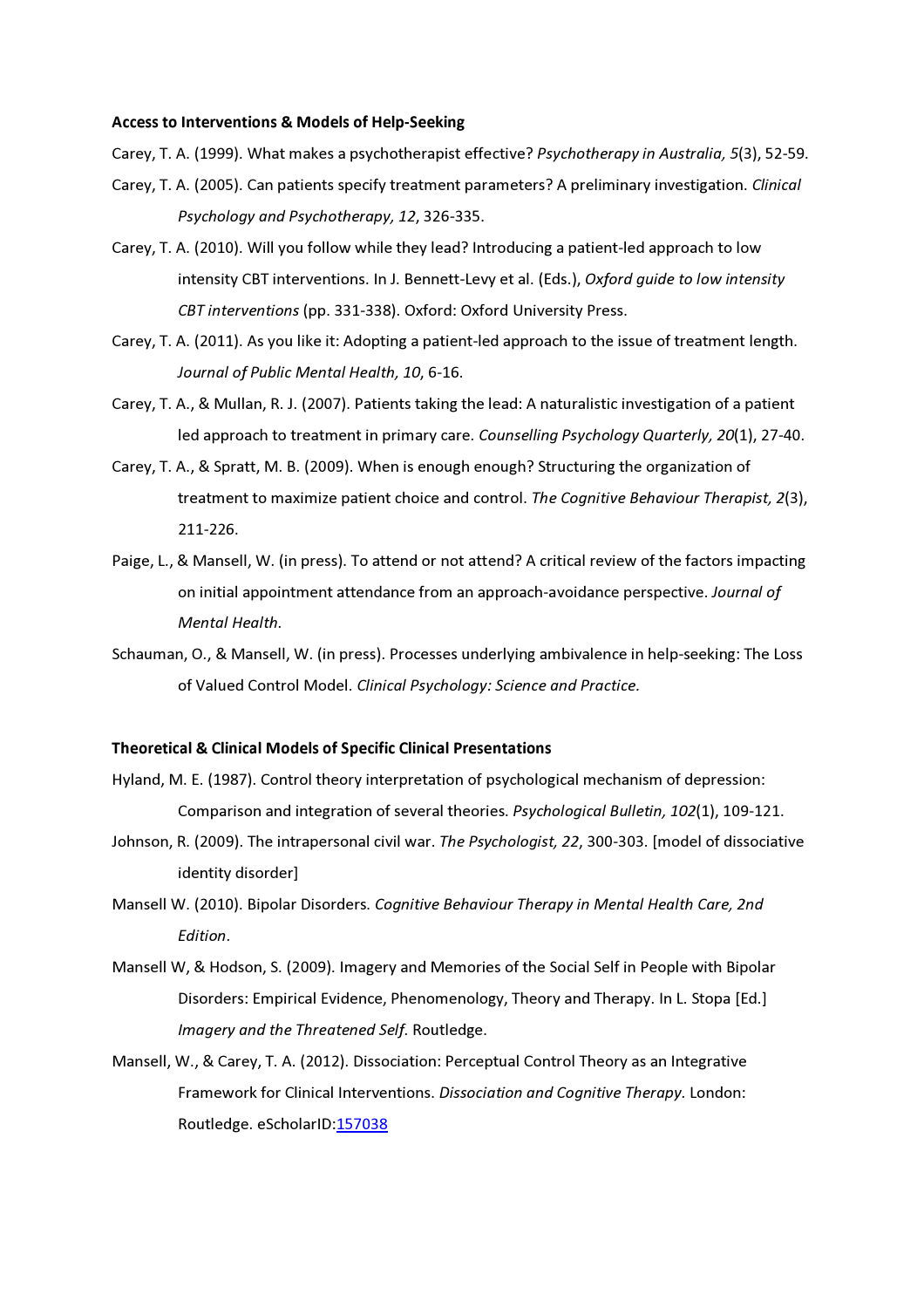- Mansell, W., Powell, S., Pedley, R., Thomas, N. & Jones, S. A. (2010). The process of recovery from bipolar I disorder: A qualitative analysis of personal accounts in relation to an integrative cognitive model. British Journal of Clinical Psychology, 49, 193-215.
- Pitman, R. K. (1987). A cybernetic model of obsessive-compulsive psychopathology. Comprehensive Psychiatry, 28(4), 334-343.
- Tai, S. (2009). Using Perceptual Control Theory and the Method of Levels to work with people who experience psychosis. The Cognitive Behaviour Therapist, 2, 227-242.
- Webb, T. L. & Sniehotta, F. F. (2010). Using theories of behaviour change to inform interventions for addictive behaviours. Addiction, 105(11), 1879-1892.

## Using control theory to understand and apply familiar therapeutic processes & techniques

- Brady, A. & Raines, D. (2009). Dynamic hierarchies: a control system paradigm for exposure therapy. The Cognitive Behaviour Therapist, 2, 51-62.
- Carey, T. A. (2008). Perceptual conflict, as the Achilles heel of perceptual control, offers a unifying approach to the formulation of psychological problems. Counselling Psychology Review, 23,  $5-16.$
- Carey, T. A. (2011). Exposure and reorganization: The what and how of effective psychotherapy. Clinical Psychology Review, 31, 236-248
- Carey, T. A., Kelly, R. E., Mansell, W., & Tai, S. J. (2012). What's therapeutic about the therapeutic relationship? A hypothesis for practice informed by Perceptual Control Theory. Paper submitted for publication.
- McEvoy, P., Baker, D., Plant, R., Hylton, K., & Mansell, W. (2012). Empathic curiosity: resolving goal conflicts that generate emotional distress. Journal of Psychiatric and Mental Health Nursing. DOI: 10.1111/j.1365-2850.2012.01926.
- McEvoy, P., Law, A., Bates, R., Hylton, K., & Mansell, W. (submitted). Using behavioural activation in the treatment of depression: A control theory perspective.
- Stott, R., Mansell, W., Salkovskis, P. M., Lavender, A., & Cartwright-Hatton, S. (2010). The Oxford Guide to Metaphors in CBT: Building Cognitive Bridges - Chapters 2 & 5. Oxford University Press.